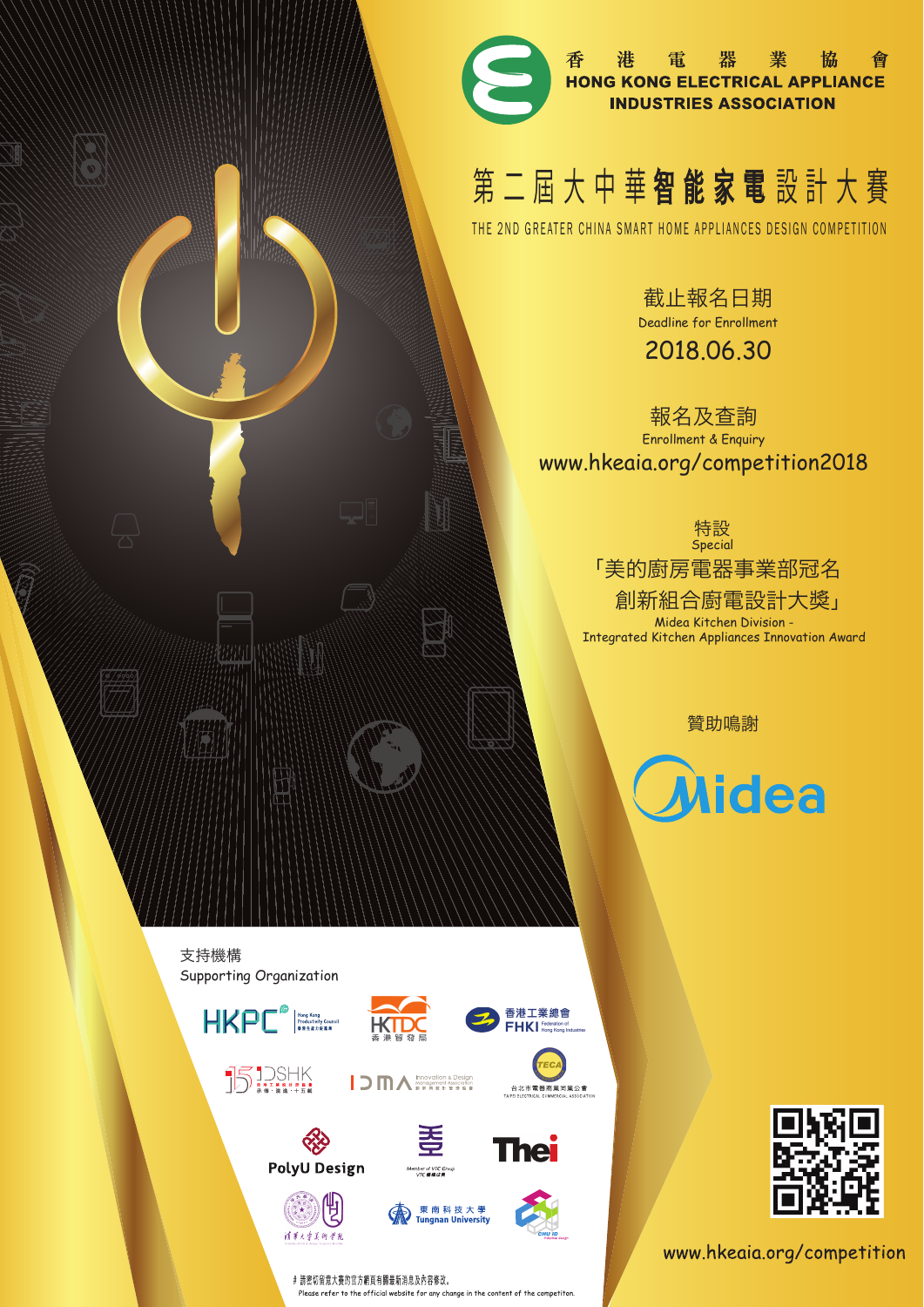第二屆大中華智能家電設計大賽

# THE 2ND GREATER CHINA SMART HOME APPLIANCES DESIGN COMPETITION

| 宗旨                                                                                                                                                                                                                                                                                                      | Objective                                                                                                                                                                                                                                                                                                                                                                                                                                                                                                                                                                                                                                                                                                                                                                                                                                                                                                                                                                                      |
|---------------------------------------------------------------------------------------------------------------------------------------------------------------------------------------------------------------------------------------------------------------------------------------------------------|------------------------------------------------------------------------------------------------------------------------------------------------------------------------------------------------------------------------------------------------------------------------------------------------------------------------------------------------------------------------------------------------------------------------------------------------------------------------------------------------------------------------------------------------------------------------------------------------------------------------------------------------------------------------------------------------------------------------------------------------------------------------------------------------------------------------------------------------------------------------------------------------------------------------------------------------------------------------------------------------|
| 1. 推動家電設計的創新發展                                                                                                                                                                                                                                                                                          | 1. To promote the innovation development in home appliances designs                                                                                                                                                                                                                                                                                                                                                                                                                                                                                                                                                                                                                                                                                                                                                                                                                                                                                                                            |
| 2. 培育業界設計精英                                                                                                                                                                                                                                                                                             | 2. To nurture desgn talents                                                                                                                                                                                                                                                                                                                                                                                                                                                                                                                                                                                                                                                                                                                                                                                                                                                                                                                                                                    |
| 3. 鼓勵中國內地、台灣及港澳地區家電業的交流與合作                                                                                                                                                                                                                                                                              | 3. To encourage interflow and collaboration between China Mainland, Taiwan, Hong Kong<br>and Macau                                                                                                                                                                                                                                                                                                                                                                                                                                                                                                                                                                                                                                                                                                                                                                                                                                                                                             |
| 組別                                                                                                                                                                                                                                                                                                      | Categories                                                                                                                                                                                                                                                                                                                                                                                                                                                                                                                                                                                                                                                                                                                                                                                                                                                                                                                                                                                     |
| I. 專業組<br>公開予任何人士或團隊                                                                                                                                                                                                                                                                                    | I. Professional Division<br>For all individuals or teams                                                                                                                                                                                                                                                                                                                                                                                                                                                                                                                                                                                                                                                                                                                                                                                                                                                                                                                                       |
| Ⅱ. 學生組<br>報名人士及團隊必需為全日制學生,並必需提供有關證明                                                                                                                                                                                                                                                                     | II. Student Division<br>For full time student only. Proof has to be provided.                                                                                                                                                                                                                                                                                                                                                                                                                                                                                                                                                                                                                                                                                                                                                                                                                                                                                                                  |
| 參賽者可以個人或團隊名義報名。團隊人數需為 2 – 4 人                                                                                                                                                                                                                                                                           | Contestants can be in individual or team basis. Each team can comprise 2 -4 members.                                                                                                                                                                                                                                                                                                                                                                                                                                                                                                                                                                                                                                                                                                                                                                                                                                                                                                           |
| 設計主題                                                                                                                                                                                                                                                                                                    | Theme of Design                                                                                                                                                                                                                                                                                                                                                                                                                                                                                                                                                                                                                                                                                                                                                                                                                                                                                                                                                                                |
| 智能家電                                                                                                                                                                                                                                                                                                    | <b>Smart Appliances</b>                                                                                                                                                                                                                                                                                                                                                                                                                                                                                                                                                                                                                                                                                                                                                                                                                                                                                                                                                                        |
| 大賽時間表                                                                                                                                                                                                                                                                                                   | <b>Competition Schedule</b>                                                                                                                                                                                                                                                                                                                                                                                                                                                                                                                                                                                                                                                                                                                                                                                                                                                                                                                                                                    |
| 報名及初賽作品提交: 2018/03/01 - 2018/06/30                                                                                                                                                                                                                                                                      | Application and Preliminary Round Submission: 2018/03/01 - 2018/06/30                                                                                                                                                                                                                                                                                                                                                                                                                                                                                                                                                                                                                                                                                                                                                                                                                                                                                                                          |
| 初賽作品評審: 2018/07/02 - 2018/07/13                                                                                                                                                                                                                                                                         | Preliminary Judging: 2018/07/02 - 2018/07/13                                                                                                                                                                                                                                                                                                                                                                                                                                                                                                                                                                                                                                                                                                                                                                                                                                                                                                                                                   |
| 宣佈決賽入圍名單: 2018/07/16 - 2018/07/22                                                                                                                                                                                                                                                                       | Announcement of Finalists: 2018/07/16 - 2018/07/22<br>Final Round Submission: 2018/07/23 - 2018/08/31                                                                                                                                                                                                                                                                                                                                                                                                                                                                                                                                                                                                                                                                                                                                                                                                                                                                                          |
| 決賽作品提交: 2018/07/23 - 2018/08/31                                                                                                                                                                                                                                                                         | Final Judging and Online Public Voting: 2018/09/03 - 2018/09/14                                                                                                                                                                                                                                                                                                                                                                                                                                                                                                                                                                                                                                                                                                                                                                                                                                                                                                                                |
| 決賽作品評審及網上公開投票: 2018/09/03 - 2018/09/14                                                                                                                                                                                                                                                                  | Announcement of Winners: 2018/09/17                                                                                                                                                                                                                                                                                                                                                                                                                                                                                                                                                                                                                                                                                                                                                                                                                                                                                                                                                            |
| 宣佈得獎名單: 2018/09/17                                                                                                                                                                                                                                                                                      | Award Presentation Ceremony: 2018/10/26                                                                                                                                                                                                                                                                                                                                                                                                                                                                                                                                                                                                                                                                                                                                                                                                                                                                                                                                                        |
| 頒獎典禮: 2018/10/26<br>賽程如有修改,以網上公佈為準。                                                                                                                                                                                                                                                                     | Please refer to the official website for any change in the schedule of the competiton.                                                                                                                                                                                                                                                                                                                                                                                                                                                                                                                                                                                                                                                                                                                                                                                                                                                                                                         |
| 參賽規則                                                                                                                                                                                                                                                                                                    | <b>Terms and Conditions</b>                                                                                                                                                                                                                                                                                                                                                                                                                                                                                                                                                                                                                                                                                                                                                                                                                                                                                                                                                                    |
| 一、每個參賽單位提交參賽作品不得超過三件,惟每參賽單位最多只有一<br>件參賽作品獲得獎項                                                                                                                                                                                                                                                           | 1. Each contestant may submit not more than 3 entries. Awards are however limited to<br>one per contestant.                                                                                                                                                                                                                                                                                                                                                                                                                                                                                                                                                                                                                                                                                                                                                                                                                                                                                    |
| 二、參賽單位必須先完成報名程序,方能提交作品。作品提交表格及短片<br>必須通過大賽專設的平台提交。                                                                                                                                                                                                                                                      | 2. Contestants must complete the application procedure before submitting any entry.<br>The entry form or short video must be submitted via the official platform of the compe-<br>tition.                                                                                                                                                                                                                                                                                                                                                                                                                                                                                                                                                                                                                                                                                                                                                                                                      |
| 三、每份參賽作品必須是參賽單位的原創作品,參賽者不得代表其客戶或<br>顧主參賽。                                                                                                                                                                                                                                                               | 3. Every entry must be the original work of the contestant. Contestant cannot represent<br>his/her client or employer to submit entries.                                                                                                                                                                                                                                                                                                                                                                                                                                                                                                                                                                                                                                                                                                                                                                                                                                                       |
| 四、所有參賽設計均不可展示位何註冊商標或標誌。                                                                                                                                                                                                                                                                                 | 4. All the entries and designs cannot display any trademarks or company logos.                                                                                                                                                                                                                                                                                                                                                                                                                                                                                                                                                                                                                                                                                                                                                                                                                                                                                                                 |
|                                                                                                                                                                                                                                                                                                         |                                                                                                                                                                                                                                                                                                                                                                                                                                                                                                                                                                                                                                                                                                                                                                                                                                                                                                                                                                                                |
| 比賽形式<br>比賽分初賽及決賽兩個階段,作品以電子檔案形式遞交。                                                                                                                                                                                                                                                                       | Competition Instruction<br>There are Preliminary Round and Final Round of competition. Entries are to be submitted in electronic format.                                                                                                                                                                                                                                                                                                                                                                                                                                                                                                                                                                                                                                                                                                                                                                                                                                                       |
|                                                                                                                                                                                                                                                                                                         |                                                                                                                                                                                                                                                                                                                                                                                                                                                                                                                                                                                                                                                                                                                                                                                                                                                                                                                                                                                                |
| 初賽<br>1. 參賽者完成登記後,需要遞交大會指定的初賽作品提交表格。<br>2. 表格上提供設計產品的概覽、功能及規格描述、設計意念、操作描述、外觀等資料。<br>3. 參賽者可利用文字、繪圖及照片填寫及提供表格上所需的資料。<br>4. 初賽作品交由技術及設計評審委員會跟據各組別選出共 60 個決賽入圍作品。<br>5. 組別包括:<br>專業組 (中國) x 10 ,專業組 (香港及澳門) x 10,專業組 (台灣) x 10<br>學生組 (中國) x 10 ,學生組 (香港及澳門) x 10,學生組 (台灣) x 10<br>6. 大會公佈入圍名單,並會通知個別入圍人士。 | Preliminary Round<br>1. After enrollment, each contestant has to submit the entry submission form provided provided by the organizer<br>2. Contestant should provide in the entry form the information such as overview of product design, functions,<br>specifications, design rational, operation description, product outlook etc.<br>3. Contestant can use texts, drawings and photos to complete the entry submission form.<br>4. Entries will be reviewed by the Technical and Design Judging Committee; a total of 60 entries will be shortlisted<br>from each categories.<br>5. The categories include:<br>Professional Division (China Mainland) x 10, Professional Division (Hong Kong/Macau) x 10, Professional Division (Taiwan) x 10<br>Student Division (China Mainland) x 10, Student Division (Hong Kong/Macau) x 10, Student Division (Taiwan) x 10<br>6. The shortlisted contestants will be publicly announced and each shortlisted contestant will be notified separately. |
| 決賽<br>7. 入圍決賽的參賽者需遞交作品介紹影片。<br>8. 作品以影片形式遞交,參賽者需要在影片內作其設計的介紹或示範。<br>9. 影片長度需於 5 分鐘內,參賽者可按需要製作設計樣本呈現於影片中或在影片中加入動畫。<br>10. 作品收集後會交由預先組成的評審團作專業評審,同時會放於網上公開投票,以選出最受公<br>眾歡迎獎項。<br>11. 入圍者如未能提交決賽影片,作自願放棄論;空缺並不會由其他參賽作品補上。                                                                                  | <b>Final Round</b><br>7. Finalists need to submit the video of entry presentation.<br>8. Entries are submitted in video format, contestant needs to introduce and/or demonstrate the design entry in the<br>video.<br>9. The length of the video should be within 5 minutes. Contestants can include the demonstration of the design<br>prototype or animation in the video.<br>10. Entries collected will be reviewed by the Professional Judging Committee, and will also be put online for public<br>voting<br>11. Shortlisted contestants who cannot submit the video will be disqualified. Any vacancy will not be filled up with                                                                                                                                                                                                                                                                                                                                                         |
| 註:大會會按需要要求入圍決賽的參賽者提供功能/非功能的作品樣板,以作展覽或大賽宣傳材<br>料製作用途。                                                                                                                                                                                                                                                    | other entries.<br>Note: The competition committee may require contestant to provide functional/non-functional prototypes of the<br>entry.                                                                                                                                                                                                                                                                                                                                                                                                                                                                                                                                                                                                                                                                                                                                                                                                                                                      |
| 評選方式                                                                                                                                                                                                                                                                                                    | <b>Judging Method</b>                                                                                                                                                                                                                                                                                                                                                                                                                                                                                                                                                                                                                                                                                                                                                                                                                                                                                                                                                                          |
| 一、大會特設立技術及設計評審委員會,以對所有參賽者的作品提交表格就產品創意、智能<br>技術和應用層面作初步評分,選出入圍決賽作品。<br>二、大會將個別通知入圍決賽的參賽者。<br>三、大會特設立專業評審委員會評選入圍決賽作品的優勝者。<br>四、大會透過網上公開投票,選出最受公眾歡迎獎項。                                                                                                                                                     | 1. A Technical and Design Judging Committee will be formed to review the entries according to creativity, technology<br>intelligence and application to shortlist the final round of contestants.<br>2. Each shortlisted contestant will receive the notification separately.<br>3. A Professional Judging Committee will be formed to select the winning designs in the final round of the<br>competition.<br>4. An online public voting system will be setup for the public to vote for the most popular award.                                                                                                                                                                                                                                                                                                                                                                                                                                                                              |
| 大賽結果                                                                                                                                                                                                                                                                                                    | <b>Competition Results</b>                                                                                                                                                                                                                                                                                                                                                                                                                                                                                                                                                                                                                                                                                                                                                                                                                                                                                                                                                                     |
| 一、有關得獎者名單,大會將於2018年9月17日公佈,並於2018年10月26日舉行頒獎儀式。<br>二、落選參賽者將會收到書面通知。                                                                                                                                                                                                                                     | 1. Official announcement of the result will be made on 17 Sep 2018 and the Award Presentation Ceremony will be<br>held on 26 Oct 2018.                                                                                                                                                                                                                                                                                                                                                                                                                                                                                                                                                                                                                                                                                                                                                                                                                                                         |

- 三、入圍決賽的參賽者可獲證書,以茲鼓勵。
- 註:主辦機構如認為參賽作品未能符合應有水準或資格,有權不頒予參賽作品任何獎項。
- 2. Contestants who fail to win any award v<br>3. Certificates will be issued to all finalists.
- 
- Note: The Organizer reserves the rights to withhold granting of any prizes if the entries are considered not up to standard or qualification.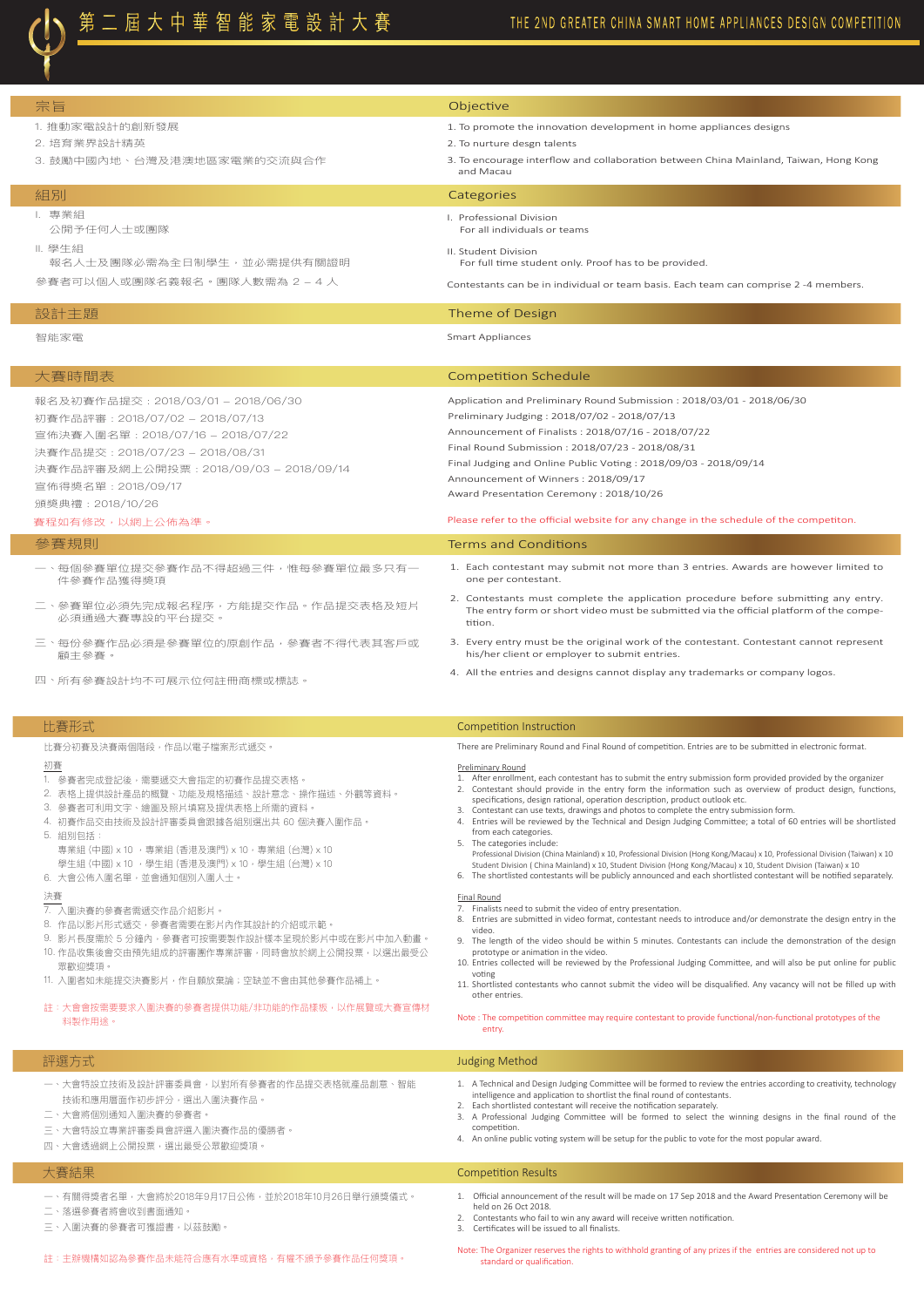部選準則 Judging Criteria



- 註1: 評選團將保留最終評審決定權。
- 註2:最受公眾歡迎獎項為網上公開投票得票最多之作品。 註3:所有參賽作品可同時競遂「美的廚房電器事業部冠名 - 創新組合廚電設計大奬」。 組合廚電產品內容為嵌入式與檯面式的廚房電器如::煙機、燃氣灶、烤箱、蒸汽

爐、微波爐、洗碗機,電磁爐、食物處理器(必須是與燒烤和微波相關的,不能是電 飯煲類型),或包含上述任意品類至少2個以上的套系化產品;其他廚房品類均不包 含在內。

一、 每區域(中國內地、台灣及港澳)及組別分另選出冠軍奬項。

專業組 每區冠軍一名(中/台/港澳) 現金獎港幣一萬二千元及奬狀 學生組 每區冠軍一名(中/台/港澳) 現金獎港幣一萬二千元及奬狀

- 二、 網上投票最受買家歡迎設計奬 現金獎港幣五千元及奬狀
- 三、 「美的廚房電器事業部冠名 創新組合廚電設計奬」 現金獎港幣一萬元及奬狀

- 另外,大會獎安排一系列的宣傳活動予得獎作品,包括:
- 一. 得獎者的設計作品會被邀輯錄於項目製作的"智能家電設計"專輯內;專輯會的電子版本會 同時上載到項目網站
- 二. 得獎者的作品會製作成影片,上載到項目網站
- 三. 得獎者會被邀出席頒獎典禮,並展示其作品
- 四. 得獎者作品將會於不同的家電展覽會展示

## Note1: The decision of the judging panel will be final.

Note2: Most popular award will be the entry that gets the most "Like" in the online public voting system.

Note3: All entries can compete 「Midea Kitchen Appliances Division - Integrated Kitchen Appliances

 Innovation Award」. The integrated kitchen appliances must include at least two of the following, either embed or table-top : kitchen hood, gas stove, oven, steamer, microwave oven, dish washer, IH Induction cooker, food processor (with BBQ or microwave features).

## 奬品 Prizes

1. There will be Champion for each region (China Mainland, Taiwan, Hong Kong/Macau)

Professional Division Champion: One for each competion region (China Mainland / Taiwan / Hong Kong and Macau) Cash Prize of HK\$12,000 and Certification

Student Division

Champion: One for each competion region (China Mainland / Taiwan / Hong Kong and Macau)

Cash Prize of HK\$12,000 and Certification

- 2. Most Popular Design Award (Entry that received most "Like" in the online public voting system) Cash Prize of HK\$5,000 and Certification
- 3. 「Midea Kitchen Appliances Division Integrated Kitchen Appliances Innovation Award」 Cash Prize of HK\$10,000 and Certification

## 註: 以上奬項以參賽單位計算,如得獎者為團隊, 也只能獲獎一份。 Note : Only one prize will be given to the award contestant no matter the contestant is an individual or a team.

In addition, winning contestants may receive a number of publicity opportunities, including:

- 1. Winners will be invited to an editorial coverage in the "Smart Home Appliance Design" booklet. The electronics copy of the booklet will also be uploaded to the project website.
- 2. Winners' designs will be composed into a video and willbe uploaded to the project website
- 3. Winners will be invited to attend the award presentation ceremony and the winning designs will be displayed during the ceremony
- 4. The winning designs may be displayed in different exhibitions

- 一. 參賽者提交參賽設計時必須保證該設計為全新之原創設計作品,作品的版權迄未轉讓。
- 二. 參賽設計及產品在主辦機構保管期間將獲小心處理。惟遇意外損壞遺失,主辦機構概不負 責。
- 三. 參賽設計及產品如涉及版權或專利註冊等法律問題 (不論是香港或其他地區),主辦機構概 不負責。
- 四. 參賽者如需申請設計專利, 以保障其原創設計, 香港生產力促進局可提供協助。
- 五. 得獎者如願意出售其設計,香港電器製造業協會將會把該項家庭電器設計推介給各會員, 幫助得獎者尋找買家。

## 版權及權利 Copyright and privilege

- 1. Every contestant should guarantee the originality of the competition-entering product and that the copyright for the design has not been assigned.
- 2. The Organizer will exercise maximum care in handling all articles submitted by contestants. However, the Organizer will assume no liability for any damage or loss of any kind.
- 3. The Organizer will not be held responsible for infringement of copyright or patent law (whether in Hong Kong or elsewhere) connected to the designs entered in the competition.
- 4. HKPC may assist contestants in seeking design registrations to protect the intellectual property.
- 5. Upon request, Hong Kong Electrical Appliance Industries Association will help winners to find buyers for their design by introducing the designs to members of the Association.

主辦機構及協辦機構保留對獲獎設計及其他入選設計予以宣傳、展覽及印刷等方面之權利。 比賽資料以大會官方網上發佈為準,大會有權修改比賽條款或細則,恕不另行通知。

## 展覽及宣傳 Exhibition & Publicity

The Organizer will retain all the rights for printing, publishing and exhibiting the winning entries and other selected entries at its discretion.

Information of the competition should be referred to the announcement on the official website. The Organizer reserves the rights to revise the terms and conditions of the competition without further notice.